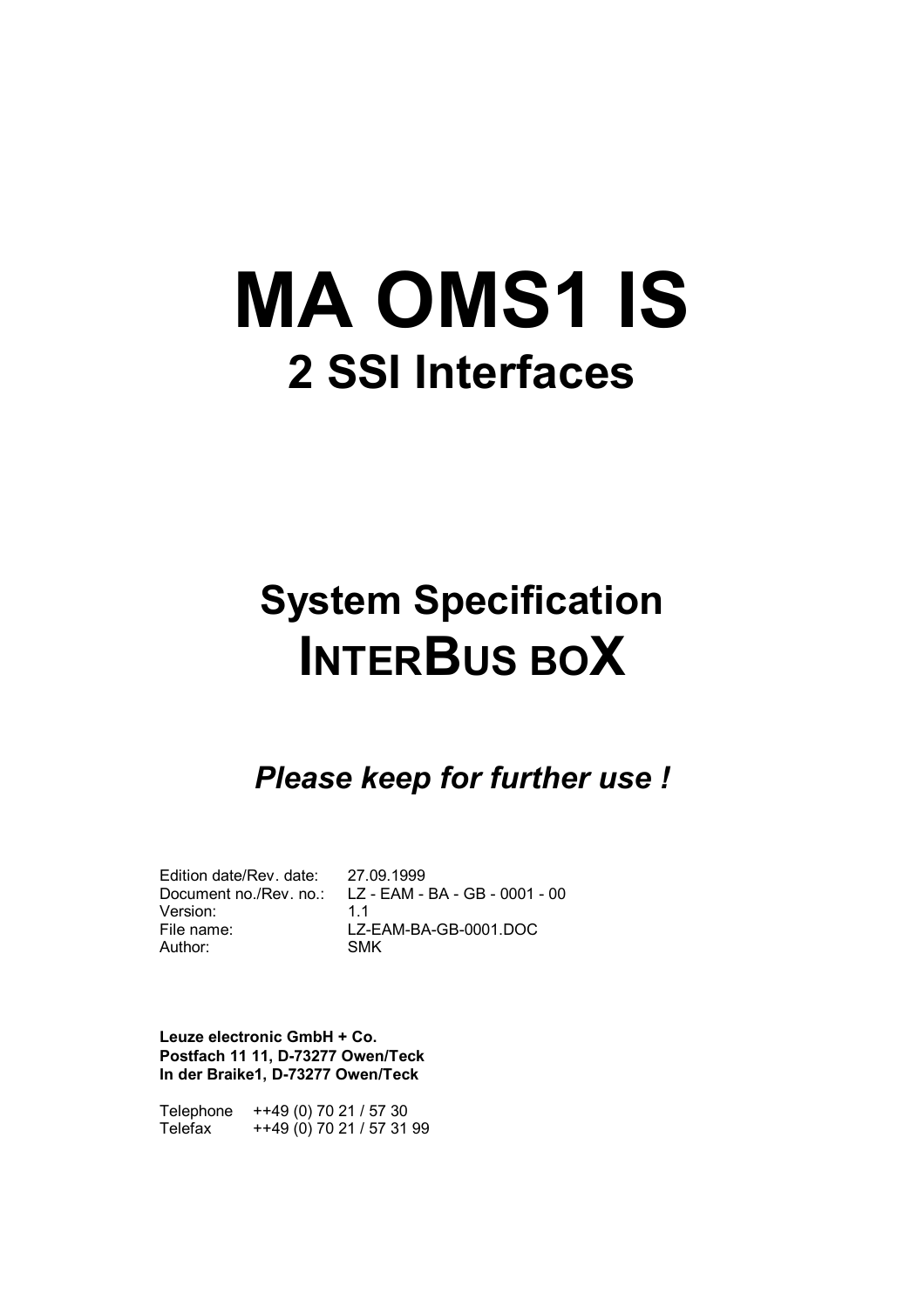## **Impressum**

#### Leuze electronic GmbH + Co.

Postfach 11 11, D-73277 Owen/Teck In der Braike1, D-73277 Owen/Teck Tel.: (0049) 07021/5730 Fax: (0049) 07021/573199

Copyright 1999 Leuze electronic

### **Right of modification**

We reserve the right to make modifications to the information contained in this document at any time in the interests of improving our products.

### **Notation**

*Italics* or **bold** print is used for titles of documents or for emphasis.

Courier type is used for text which is visible on the screen/display and for software menu selections.

 $''$  <  $'$  >  $''$  is used to refer to the keys of your computer keyboard (e.g. <RETURN>).

## **Copyright note (©)**

MS-DOS is a registered trademark of the Microsoft corporation.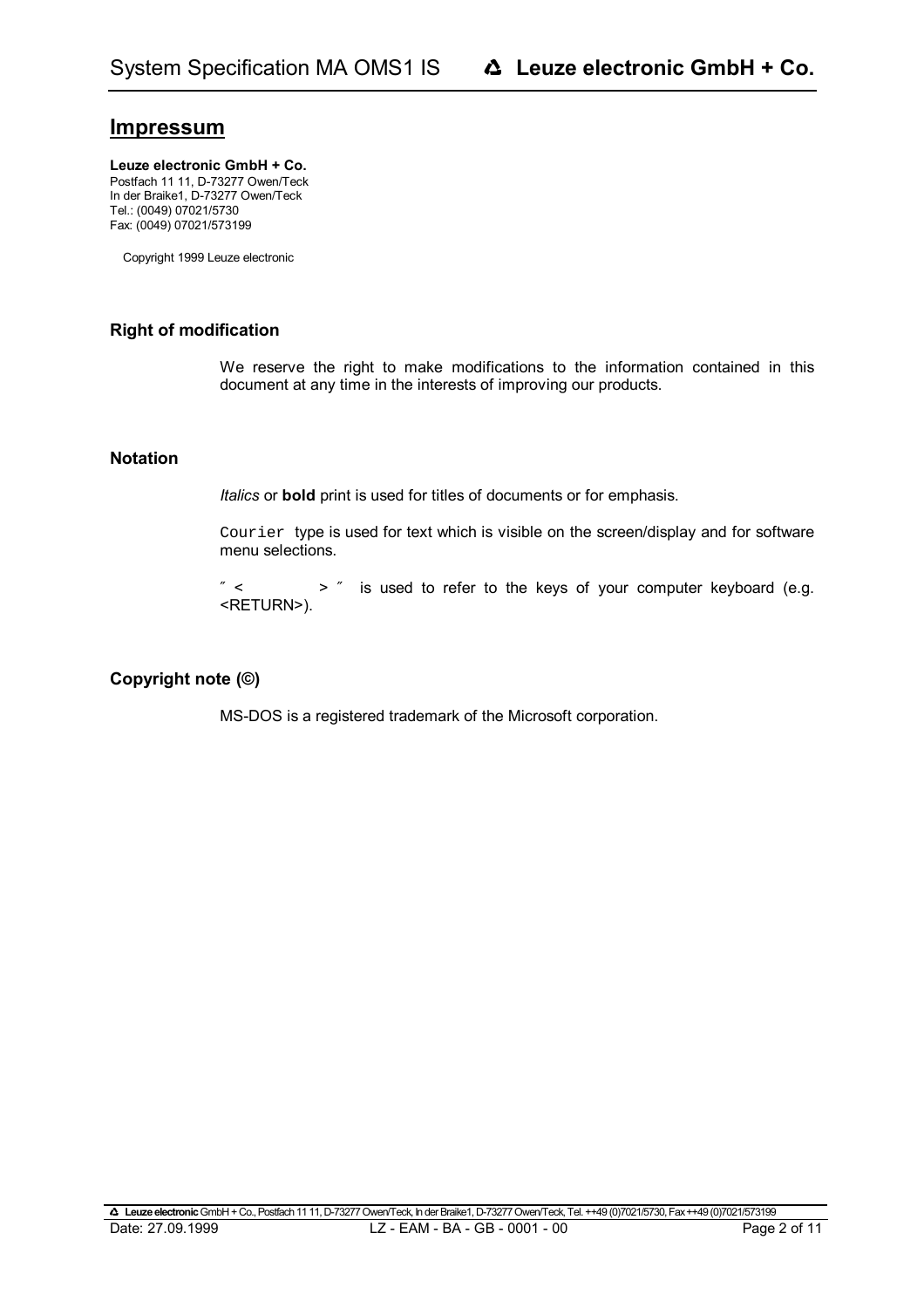## **Revision index**

## **i**

*Note* The current revision number and date appears on the front cover of this document. Since the footer of each individual page contains its own revision number and date, the revision status may vary within the same document.

Document issued: 27.09.1999

| Revision | Date |
|----------|------|
|          |      |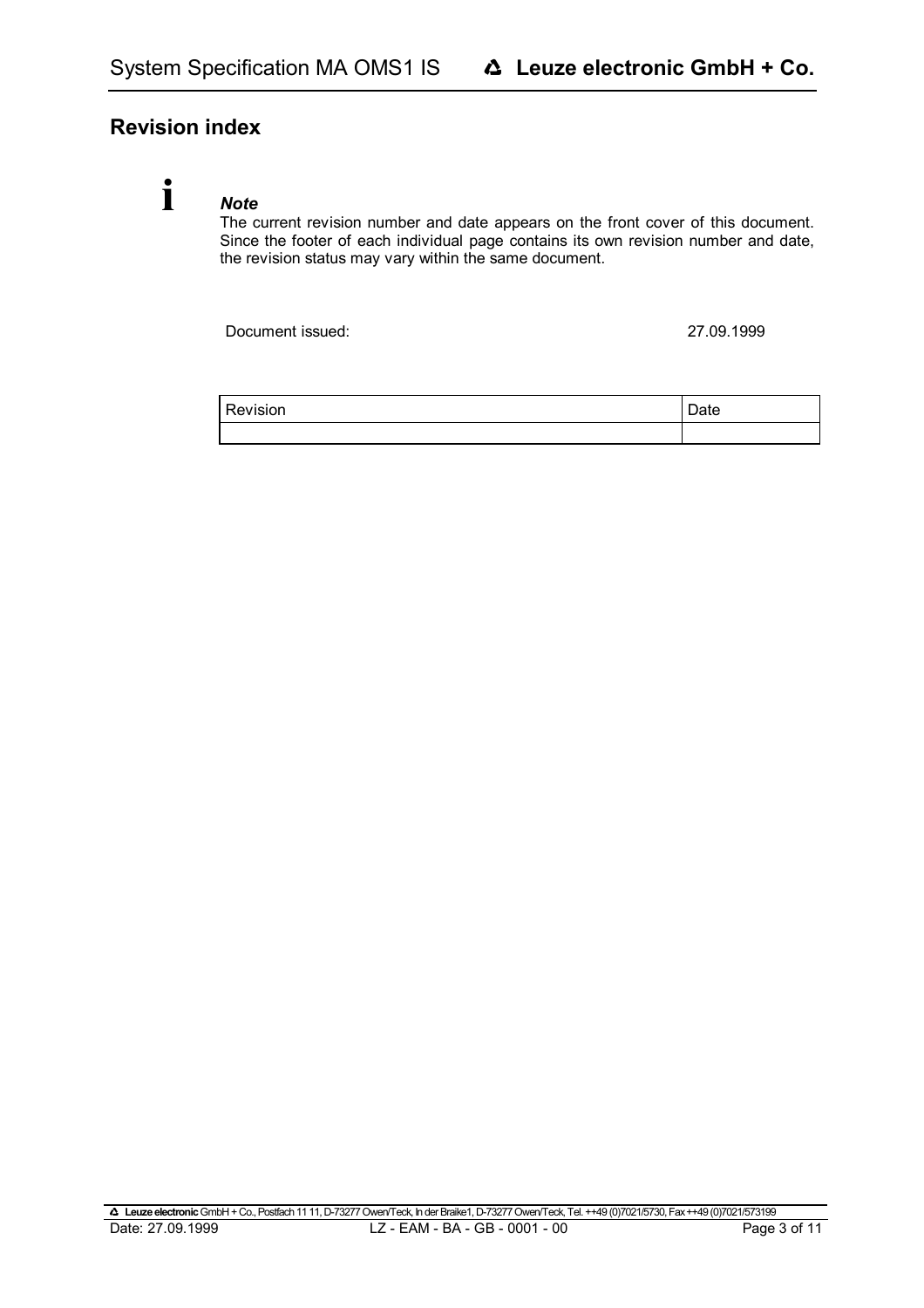## **Table of Contents**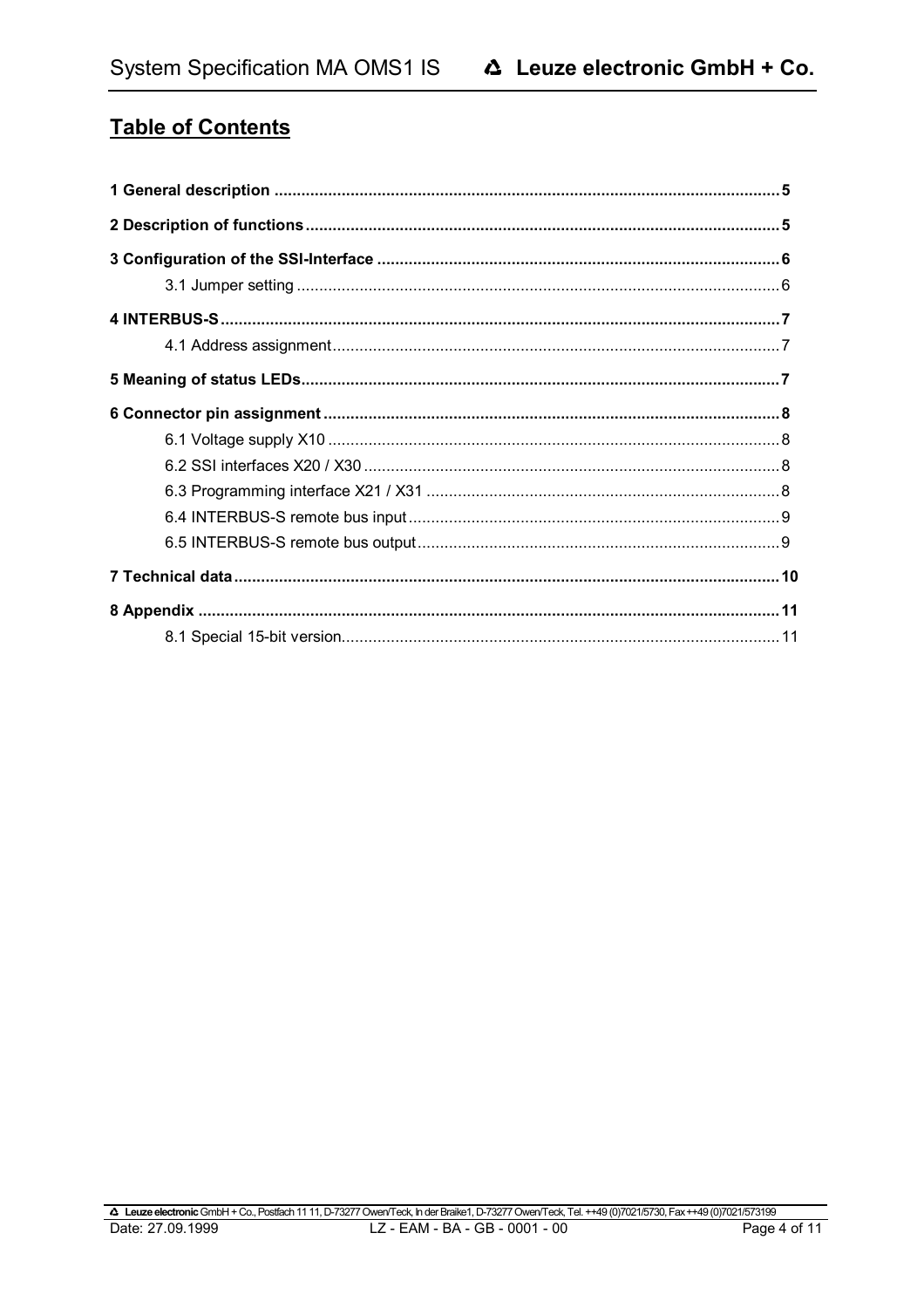## **1 General description**

The MA OMS1 IS is an INTERBUS-S module with two SSI interfaces, each with a connection for a programming device (PC adapter). The voltage for the connected SSI encoder and PC adapter (if applicable) is supplied via the 24V voltage supply outputs of the MA OMS1 IS. These outputs are protected by a 400 mA (PTC) multifuse for both the encoder and the PC adapter.



## **2 Description of functions**

The MA OMS1 IS reads out both connected SSI encoders permanently at an SSI frequency of 250 kHz. The last position value is temporarily stored in each case, which means that an INTERBUS-S message always incorporates the last fully transferred SSI data. The MA OMS1 IS does not need to be programmed with the INTERBUS-S, as data can only be read out from the INTERBUS-S.

A position value transferred via SSI normally has a data width of 24 bits. The standard version of the MA OMS1 IS transfers these 24 bits to the INTERBUS-S in two words, i.e. in 32 bits. The eight most significant bits always have the status of the most significant bit of the user information. The position value can therefore be read by the INTERBUS-S master in the 32-bit two's complement.

Since the MA OMS1 IS uses two SSI channels, it assigns four word addresses on the INTERBUS-S.

By reversing a jumper in the MA OMS1 IS, the SSI interface can be switched from binary to gray code. The default setting is binary.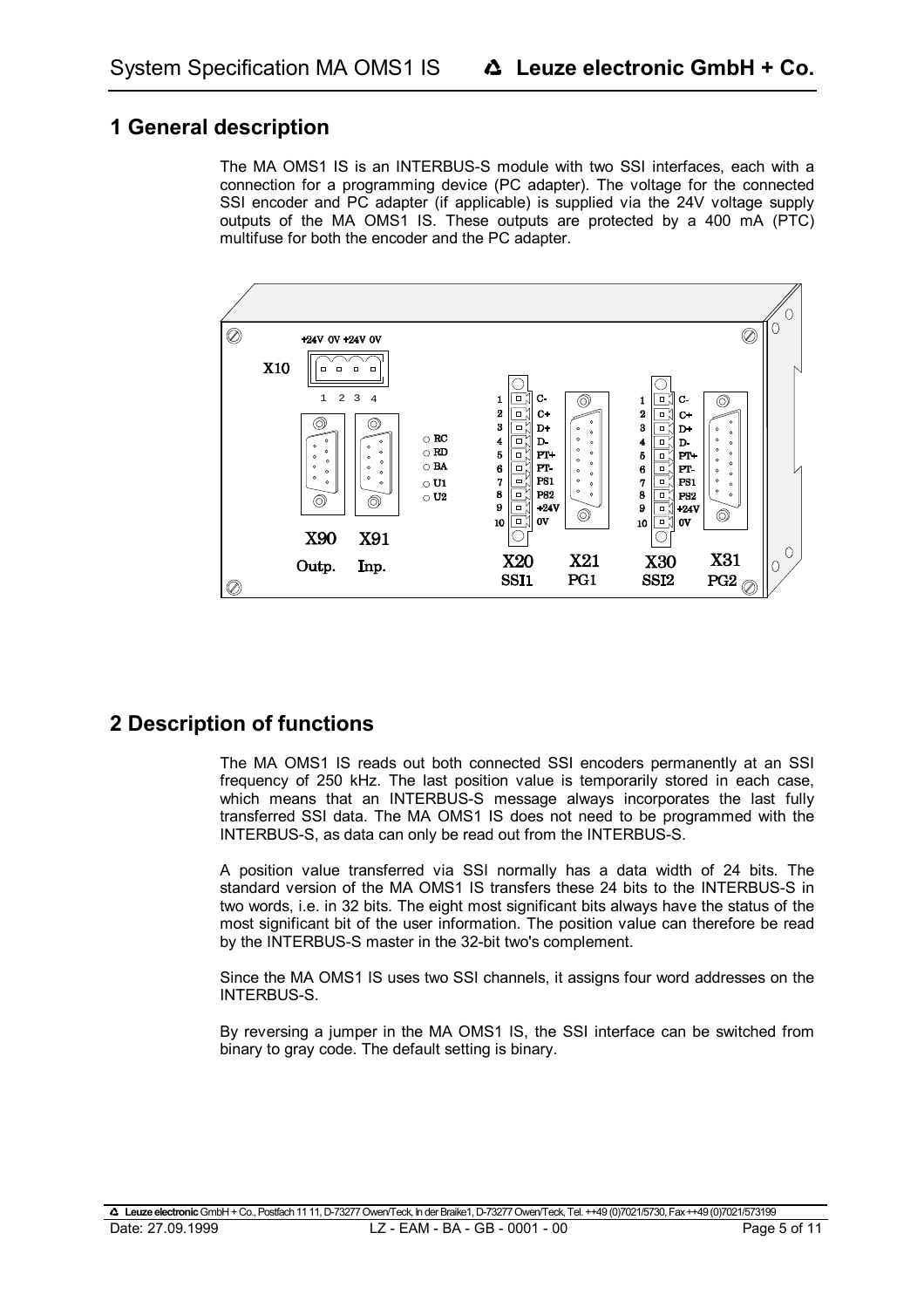## **3 Configuration of the SSI-Interface**

From the software version ´24-26A´ (from Jan.1999), the SSI transmission frequency was increased by 125MHz to 250 MHz and the data capacity of 24..26 bits is adjustable with jumpers. At the delivery of the device, the transfer format is adjusted binary with 24 data bits (default setting). To change the jumper setting the case must be opened. The jumpers are accessible on the underside of the printed board.



Jumper position

## **3.1 Jumper setting**

|        | B3     | B5     |         |
|--------|--------|--------|---------|
| 24 bit | open   | open   | default |
| 25 bit | closed | open   |         |
| 26 bit | open   | closed |         |
| 16 bit | closed | closed |         |

|        | B4     |         |
|--------|--------|---------|
| binary | open   | default |
| gray   | closed |         |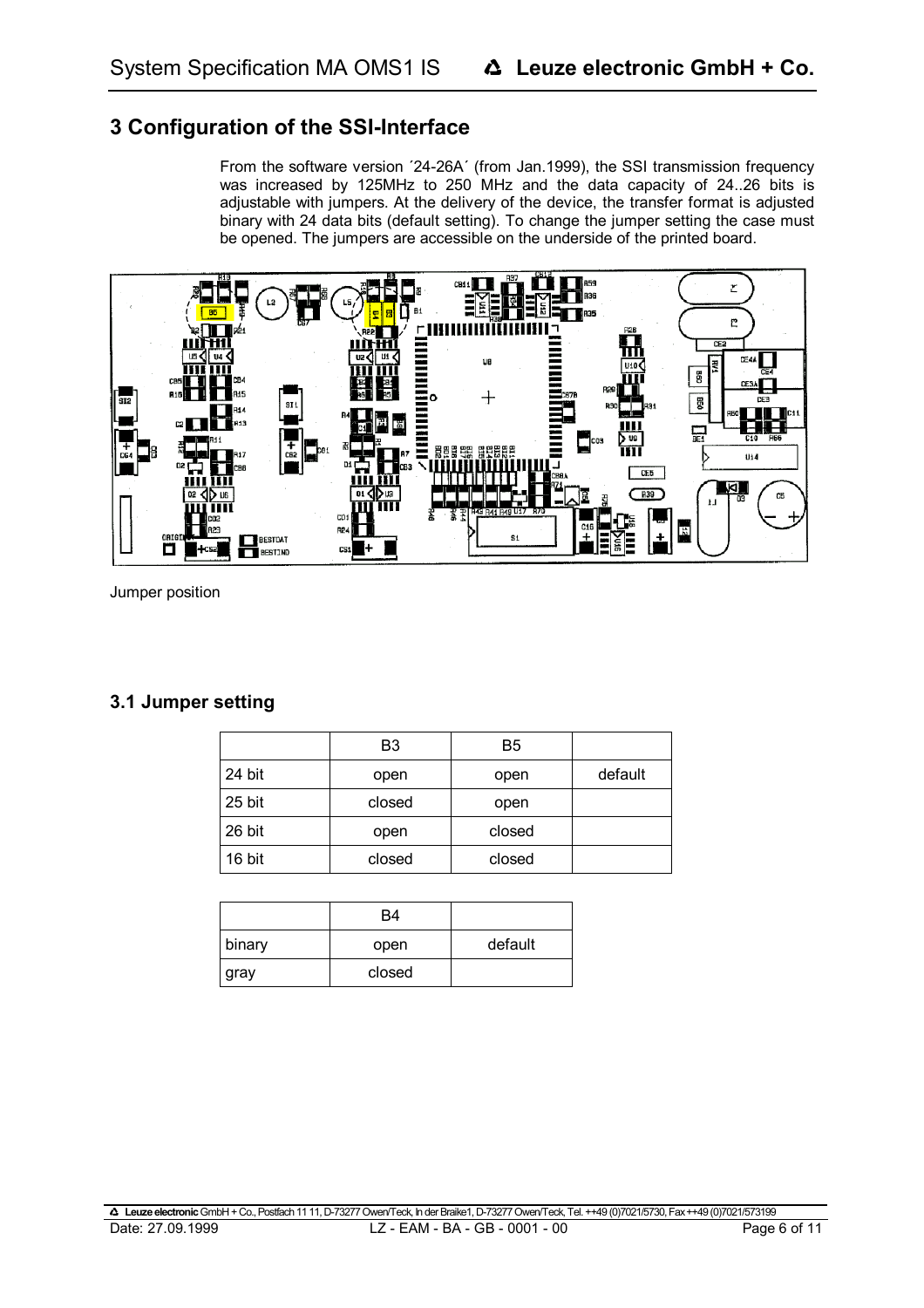## **4 INTERBUS-S**

The INTERBUS-S consists of an electrically isolated two-wire remote bus with 500 Kbit. The transmitting and receiving levels correspond to RS 422. The remote bus input is realised via a 9-pole Dsub plug connector, and the remote bus output via a corresponding socket connector, each with standard INTERBUS-S assignments.

The data protocol is effected for the K2 level of the ENCOM User Group and guarantees an easy link into the field bus INTERBUS-S.

The MA OMS1 IS is detected on the INTERBUS-S via the identification no. 51 (33H).

## **4.1 Address assignment**

| Address 1 | SSI 1            | more significant word |
|-----------|------------------|-----------------------|
| Address 2 | SSI 1            | less significant word |
| Address 3 | SSI <sub>2</sub> | more significant word |
| Address 4 | SSI <sub>2</sub> | less significant word |

## **5 Meaning of status LEDs**

There are five LEDs visible on the MA OMS1 IS for indicating the system status.

| <b>RC</b>      | <b>Remotebus Check</b><br>Monitoring of INTERBUS-S remote bus input<br>The diode lights up when the cable connection is OK and the IB master is<br>active.             |
|----------------|------------------------------------------------------------------------------------------------------------------------------------------------------------------------|
| <b>RD</b>      | <b>Remotebus Disable</b><br>Monitoring of extended remote bus                                                                                                          |
| <b>BA</b>      | <b>Bus Active</b><br>Signals an INTERBUS-S transfer<br>The LED goes out if the bus remains inactive longer than the set watchdog<br>time (default setting $= 640$ ms). |
| U1             | Monitoring of system supply voltage<br>The LED lights up if the internal 5V system voltage is OK.                                                                      |
| U <sub>2</sub> | Voltage monitoring of electrically isolated remote bus input<br>The LED lights up if the voltage is OK                                                                 |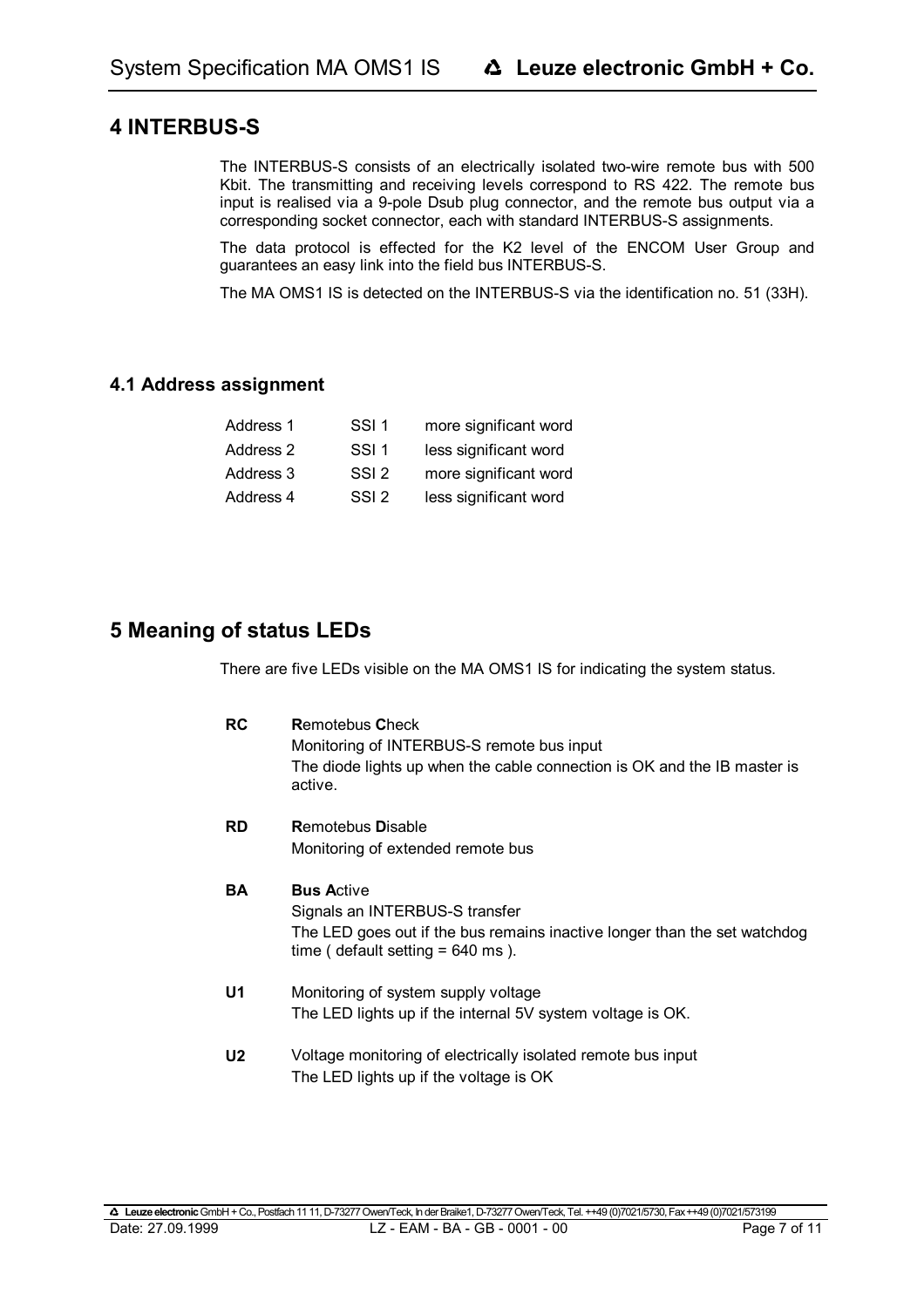## **6 Connector pin assignment**

## **6.1 Voltage supply X10**

Combicon 5.08, 4-pole

| Pin |        |                                                                     |
|-----|--------|---------------------------------------------------------------------|
|     | +24V   | $($ input)                                                          |
|     | 0V     | $($ input)                                                          |
| 3.  | $+24V$ | (connected internally to pin 1, can be used as output for max. 5 A) |
| 4   | 0V     | (connected internally to pin 2, can be used as output for max. 5 A) |

## **6.2 SSI interfaces X20 / X30**

Combicon 3,81, 10-pole

| .  |                 |                                                                 |
|----|-----------------|-----------------------------------------------------------------|
| 1  | Clock -         |                                                                 |
| 2  | $Clock +$       |                                                                 |
| 3  | Data +          |                                                                 |
| 4  | Data -          |                                                                 |
| 5  | RS485+ (PT +)   | Programming input<br>(through connection to programming device) |
| 6  | RS485- (PT-)    | Programming input<br>(through connection to programming device) |
| 7  | PS <sub>1</sub> | Preset 1 (not supported)                                        |
| 8  | PS <sub>2</sub> | Preset 2 (not supported)                                        |
| 9  | $+24V$          | Output 300 mA                                                   |
| 10 | 0V              | Output                                                          |
|    |                 |                                                                 |

## **6.3 Programming interface X21 / X31**

DSUB socket, 15-pole

| Pin<br>$\overline{2}$ | RS485- (PT-)<br>RS485+ (PT +) | Programming |
|-----------------------|-------------------------------|-------------|
| 14                    | $+24V$                        | Output      |
| 15                    | ۵V                            | Output      |

The other pins of this connector are not assigned.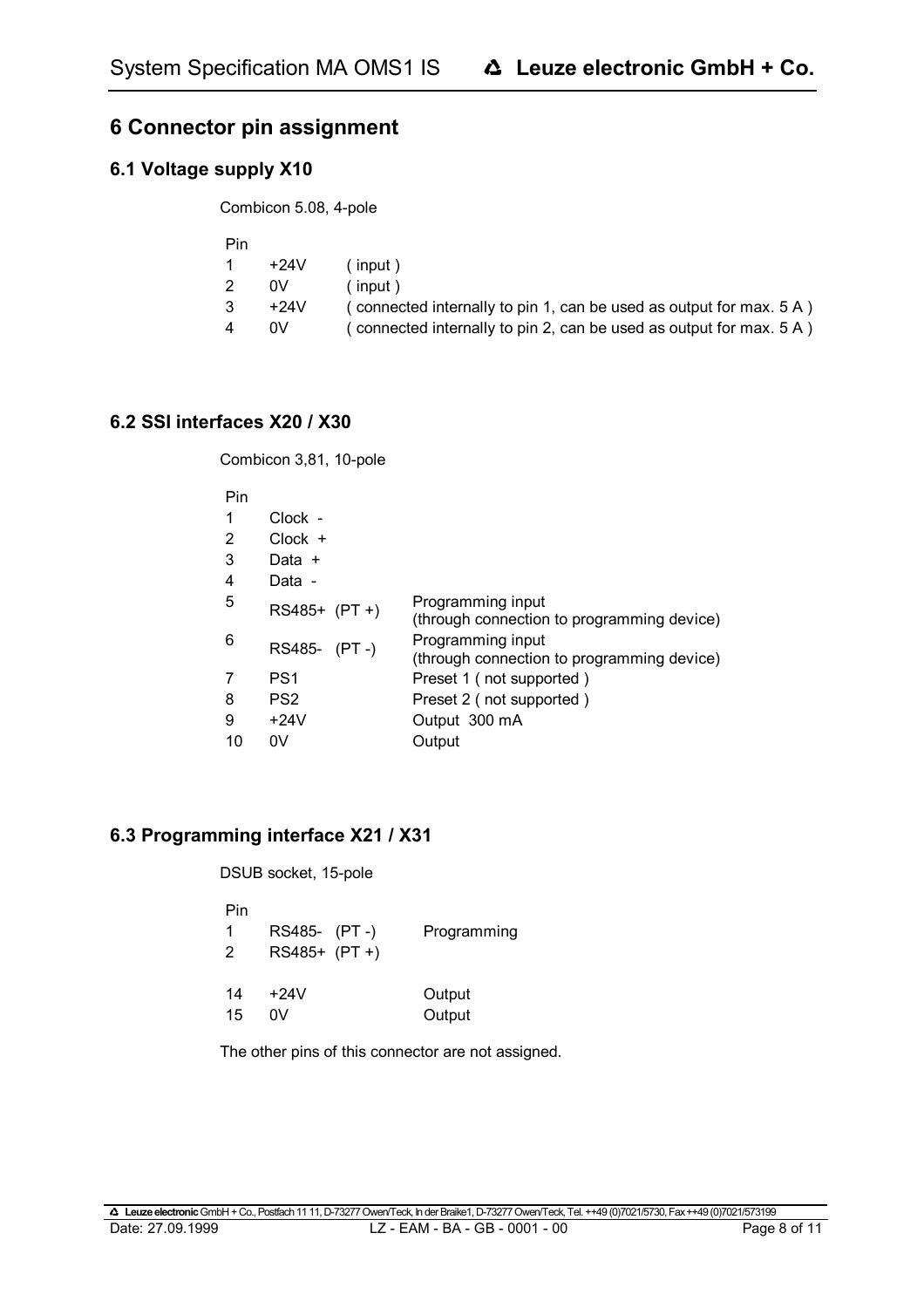## **6.4 INTERBUS-S remote bus input**

X91 DSUB pin, 9-pole

| Pin |        |
|-----|--------|
| 1   | TPDO1  |
| 2   | TPDI1  |
| 3   | GNDI   |
| 4,5 | ΝC     |
| 6   | /TPDO1 |
| 7   | /TPDI1 |
| 8.9 | NC.    |

### **6.5 INTERBUS-S remote bus output**

X90 DSUB socket, 9-pole

Pin

- 1 TPDO2
- 2 TPDI2
- 3 GND
- 4 NC
- 5 GND
- 6 /TPDO2
- 7 /TPDI2
- 8 NC
- 9 /RBST

## **Note**

If the remote bus output is assigned ( other INTERBUS S subscribers ), pin 5 must be connected to pin 9 in this plug.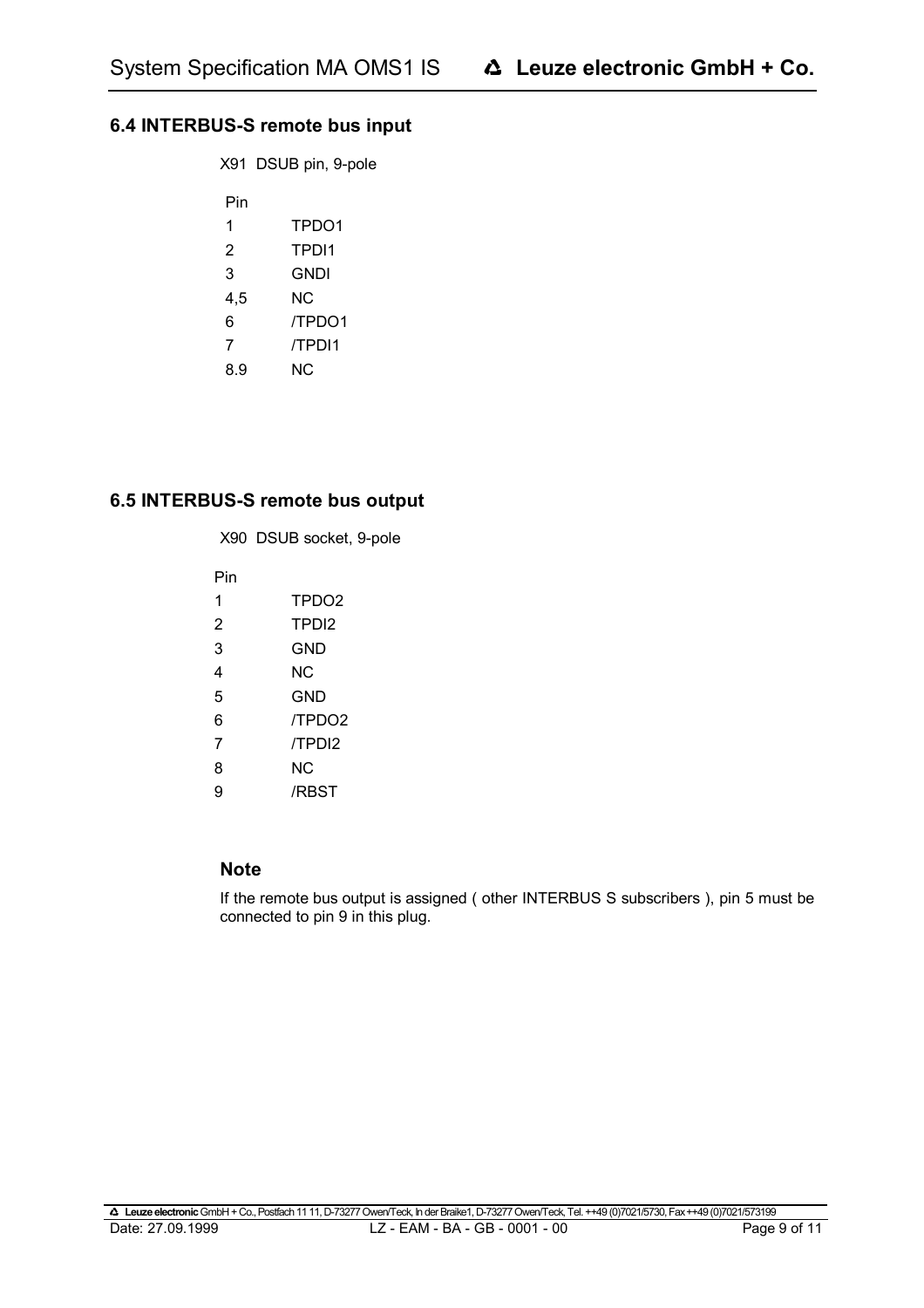## **7 Technical data**

| Supply voltage:          | 24VDC ( +- 20% )                                                                    |
|--------------------------|-------------------------------------------------------------------------------------|
| Current consumption:     | 180 mA (without connected encoder)                                                  |
| 1 INTERBUS-S interface   | 2-wire remote bus with RS422,<br>Remote In electrically isolated<br>ID no. 51 (33H) |
| 2 encoder interfaces     | SSI, data size 24  26 bits, 250 kHz,<br>switchable to gray or binary transfer       |
| 2 programming interfaces | For PC adapter connection                                                           |
| Housing:                 | Aluminium press-drawn section                                                       |
| Dimensions: (W * H * D)  | 163 * 78 * 78 ( depth with voltage supply plug )                                    |
| Weight:                  | Approx. 680 g                                                                       |
| Operating temperature:   | $0^{\circ}$ C $. +55^{\circ}$ C                                                     |
| Storage temperature:     | $-20^{\circ}$ C $+70^{\circ}$ C                                                     |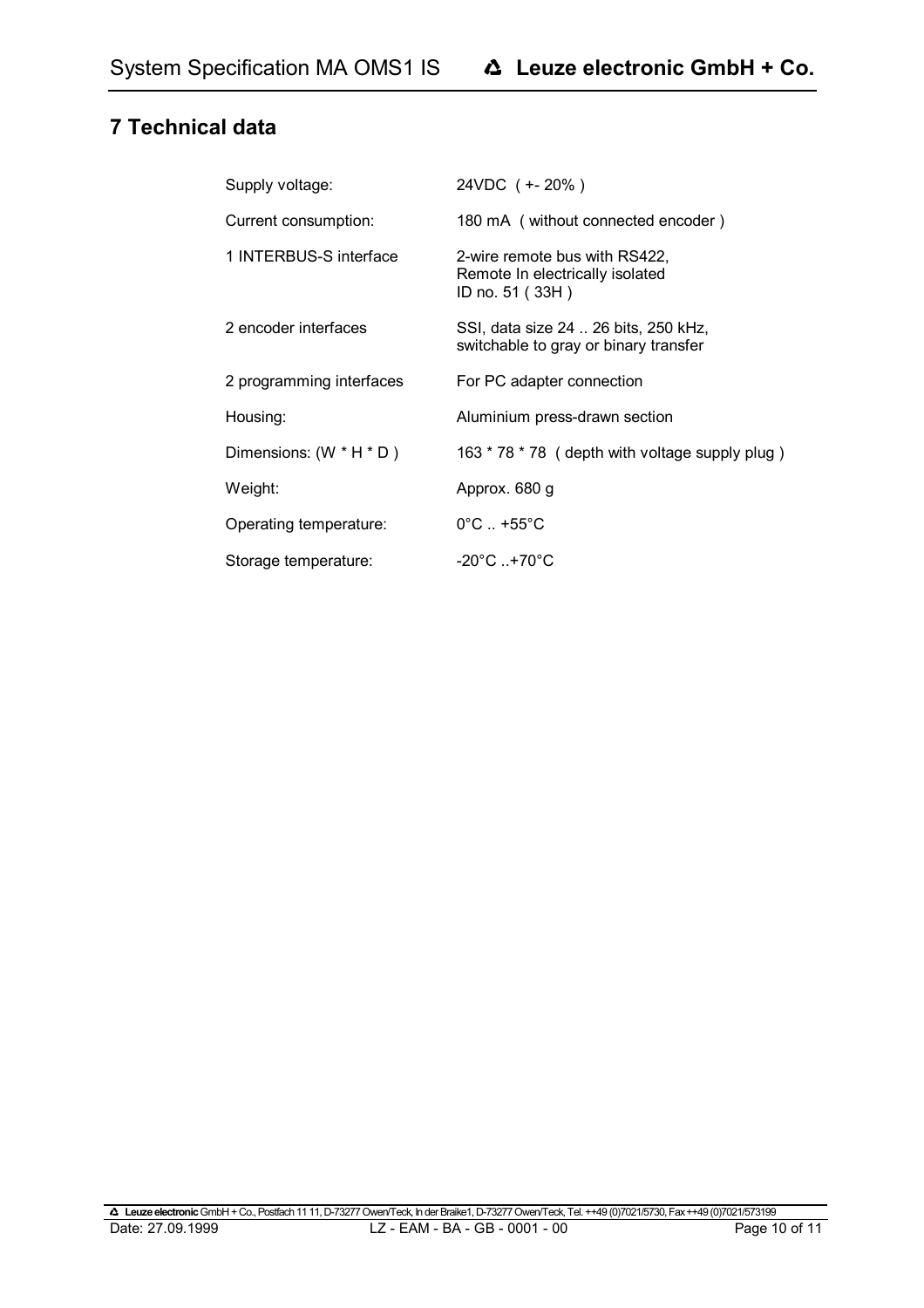## **8 Appendix**

### **8.1 Special 15-bit version**

In this case, the position value transferred via SSI has a data width of 15 bits. The MA OMS1 IS transfers these 15 bits to the INTERBUS-S in one word, i.e. in 16 bits, whereby the most significant bit always has the status of the most significant bit of the user information. The position value can therefore be read by the INTERBUS-S master in the 16-bit two's complement.

Since the MA OMS1 IS uses two SSI channels, it assigns two word addresses on the INTERBUS-S.

By reversing a jumper in the MA OMS1 IS, the SSI interface can be switched from binary to gray code. The default setting in the 15-bit version is gray.